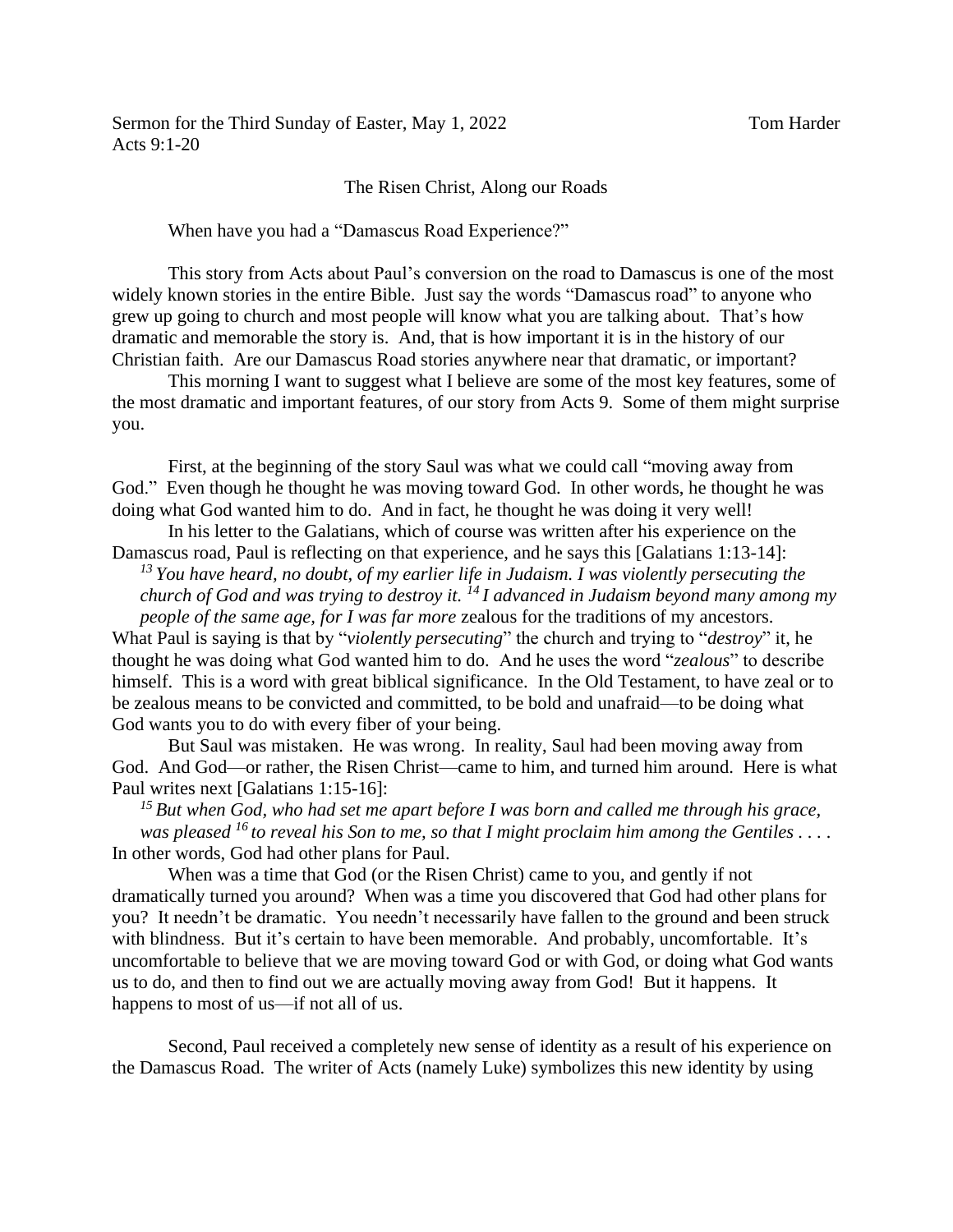Paul's Hebrew name, Saul, in the first part of Acts, but then changing to his Greek name, Paul, beginning in Chapter 13, where we find this story:

*4 So, being sent out by the Holy Spirit . . . they met a certain magician, a Jewish false prophet, named Bar-Jesus . . . <sup>9</sup> But Saul, also known as Paul, filled with the Holy Spirit, looked intently at him <sup>10</sup> and said, "You son of the devil, you enemy of all righteousness, full of all deceit and villainy, will you not stop making crooked the straight paths of the Lord?*

Notice that in some significant ways Paul is still the same person, before and after his conversion experience. He still has the same "zeal," the same no-holds-barred conviction, the same strong and in some ways even violent language, but now he is "zealous" in a completely different way. And he wasn't formally or officially (or technically) given a different, new name. Nevertheless, the change in him is obvious to those around him, and to all future readers of the New Testament, in which he is ever after referred to as "Paul." Except when Paul is retelling his own story later in Acts, which he does twice: in Acts 22:7:

*7 I fell to the ground and heard a voice saying to me, 'Saul, Saul, why are you persecuting me?*'

And again in Acts 26:14:

*<sup>14</sup> When we had all fallen to the ground, I heard a voice saying to me in the Hebrew language, 'Saul, Saul, why are you persecuting me?* 

Think of it this way. There was the old Saul, and there was the new Paul. The same person. The same name, even. Yet completely different.

When in your life has your sense of identity changed, in such a way that God or the Risen Christ just might have had a hand in it? When might you (or those around you) have been able to notice a difference between the old you and the new you, however dramatic or subtle that difference may be?

Third, we often talk about such experiences as Paul had using the word "*conversion*." And in fact, if you Google the words "famous conversions," you will find a lot of fascinating and inspiring stories (including this one from Acts 9 in the Bible). But in the stricter sense of the word "conversion," it might be best to reserve it for one of two situations. Either, when someone who is a non-believer in God or Christ becomes a believer. Or, when someone literally converts from one religion to another. Yet, neither was the case for Paul in his "conversion" on the Damascus Road. There never was a time when Paul had not been a believer. He started believing at a young age, and "grew up" to be a highly educated and committed Pharisee (among the most committed believers there are). But because of his experience, Paul's very understanding of who God is and how God reveals himself changed. Most notably and dramatically, Paul came to see that God had himself come down to earth, in the man known as Jesus of Nazareth, who had taught and healed and performed wondrous signs, but then had been arrested, tried and crucified; and finally, had risen from the grave. The reason Paul knew this to be true, beyond the shadow of any doubt, is that this very "man" had appeared to him—to him!—on the Road to Damascus. Because of which Paul now believed—now knew, beyond any doubt—that Jesus of Nazareth was the Messiah, the Christ. He was the Son of God!

Paul still thought of himself as a Jew. He hadn't changed religions, or left his old one. He hadn't *converted*, in this sense of the word. But he had been given a brand new *conviction*. About God, about Christ, about the Holy Spirit, and perhaps most significantly, about himself. About how big and glorious God is; about how merciful and loving Christ is; about how